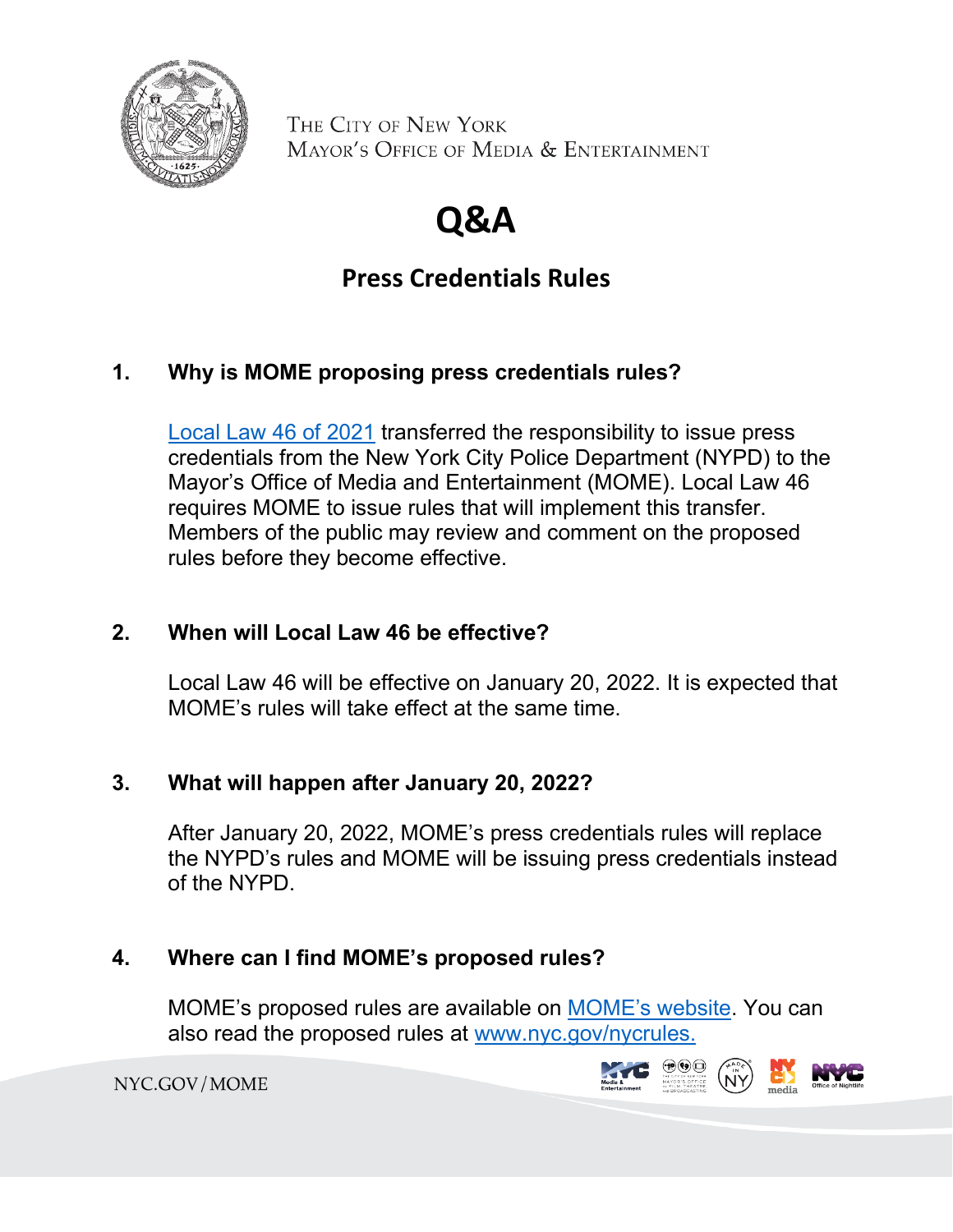#### **5. I want to suggest changes to MOME's proposed rules. How do I do that?**

By no later than November 23, 2021 at 11:00 a.m., you may submit a comment in the following ways:

- Through the NYC Rules website at [www.nyc.gov/nycrules.](http://www.nyc.gov/nycrules)
- By email to [mediarules@media.nyc.gov.](mailto:mediarules@media.nyc.gov)
- By mail to MOME at 1 Centre Street, 26<sup>th</sup> Floor; New York, NY 10007 c/o Associate General Counsel.
- By fax to 212-602-7477.
- By speaking at the Public Hearing on November 23, 2021.
	- o To participate via phone, please dial 1-646-558-8656 and enter Meeting ID 834 4658 1361. When prompted, enter the meeting password: MOME.
	- o To participate via video conference, please following the online link: [https://us06web.zoom.us/j/83446581361?pwd=UGFRS3dEZ](https://gcc02.safelinks.protection.outlook.com/?url=https%3A%2F%2Fus06web.zoom.us%2Fj%2F83446581361%3Fpwd%3DUGFRS3dEZzNYY0RzQWhSb2dsTmY0Zz09&data=04%7C01%7Ceiyap%40media.nyc.gov%7Ce3bf9814f7924f246a6c08d9940893fc%7C73d61799c28440228d4154cc4f1929ef%7C0%7C0%7C637703586829621737%7CUnknown%7CTWFpbGZsb3d8eyJWIjoiMC4wLjAwMDAiLCJQIjoiV2luMzIiLCJBTiI6Ik1haWwiLCJXVCI6Mn0%3D%7C1000&sdata=xjxBX1w6QklgB7GznlsljRoQ6DRE7r8Y4RPoWAzErdY%3D&reserved=0) [zNYY0RzQWhSb2dsTmY0Zz09](https://gcc02.safelinks.protection.outlook.com/?url=https%3A%2F%2Fus06web.zoom.us%2Fj%2F83446581361%3Fpwd%3DUGFRS3dEZzNYY0RzQWhSb2dsTmY0Zz09&data=04%7C01%7Ceiyap%40media.nyc.gov%7Ce3bf9814f7924f246a6c08d9940893fc%7C73d61799c28440228d4154cc4f1929ef%7C0%7C0%7C637703586829621737%7CUnknown%7CTWFpbGZsb3d8eyJWIjoiMC4wLjAwMDAiLCJQIjoiV2luMzIiLCJBTiI6Ik1haWwiLCJXVCI6Mn0%3D%7C1000&sdata=xjxBX1w6QklgB7GznlsljRoQ6DRE7r8Y4RPoWAzErdY%3D&reserved=0) Zoom Meeting ID: 834 4658 1361 Password: MOME

#### **6. What if I need assistance to participate at the hearing?**

CART (simultaneous transcription) will be provided for those who are deaf or hard of hearing, and audio access only will be available for those who are blind or low-vision. You must tell MOME if you need a reasonable accommodation of a disability at the Hearing, such as an American Sign Language interpreter. You can tell us by contacting MOME's disability services facilitator, Lori Barrett-Peterson, by email at [mediarules@media.nyc.gov](mailto:mediarules@media.nyc.gov) or 212-602-7408. Advance notice is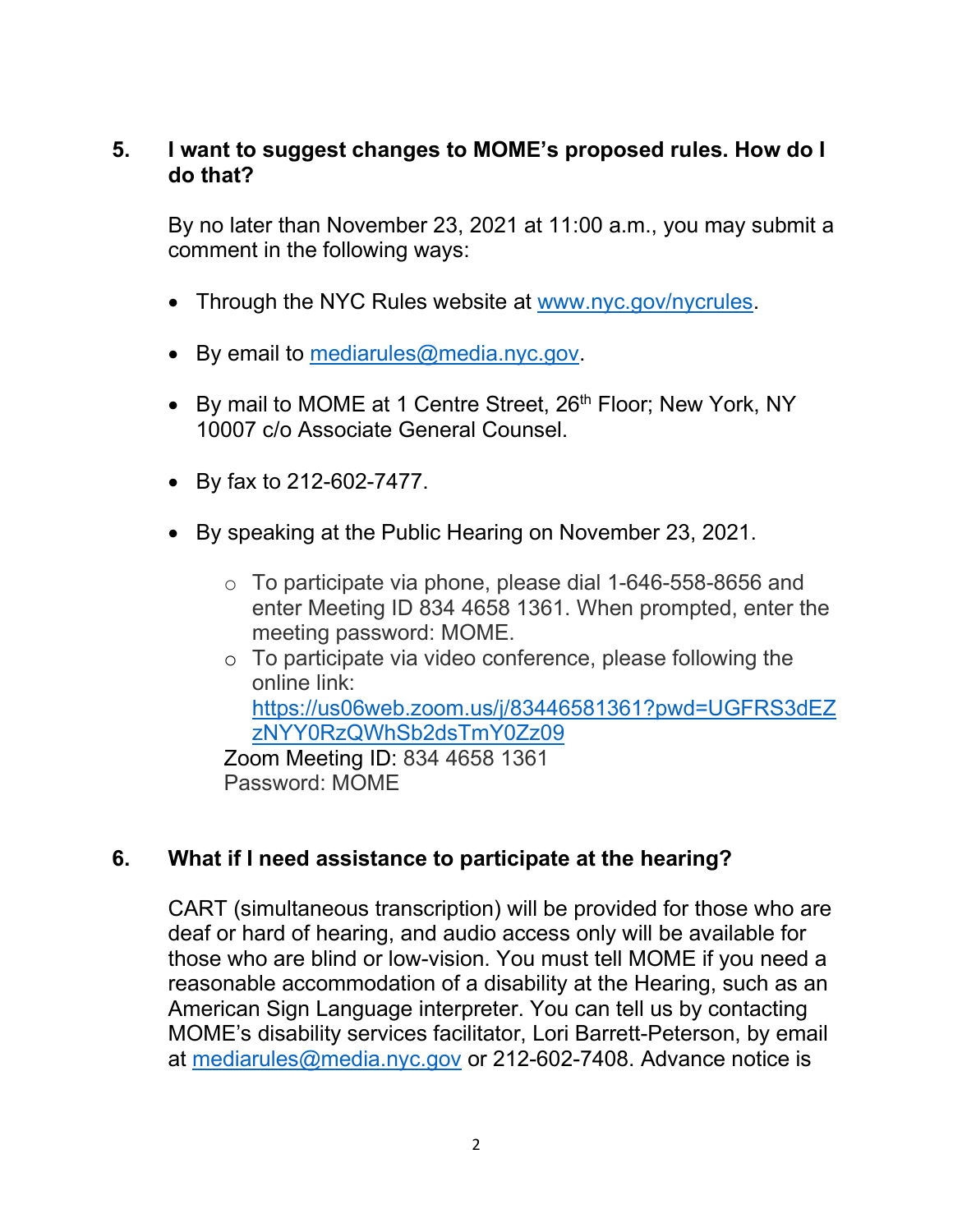requested to allow sufficient time to arrange the accommodation. Please contact us by November 17, 2021.

#### **7. Do I have to submit my comment in writing?**

Yes, unless you testify at the hearing on November 23, 2021.

#### **8. What will MOME do with my comment?**

MOME will carefully review all comments it receives. Comments, including any personal identifying information you include (e.g., your name), will be available for the public to review.

#### **9. Is MOME proposing to change the application procedures for press credentials?**

The application procedures will largely remain the same as NYPD's procedures. Please review the proposed rule sections 16-03, 16-04, and 16-05, which set forth application procedures.

#### **10. How do MOME's proposed rules differ from NYPD's rules?**

MOME'S proposed rules provide criteria that MOME must follow when denying an application for a press credential or when MOME is seeking to suspend or revoke a press credential. MOME's proposed rules also clarify that anyone who is denied a press credential has a right to appeal the denial at the NYC Office of Administrative Trials and Hearings (OATH). MOME also cannot suspend or revoke a press credential before a press card holder is provided an opportunity to be heard at OATH.